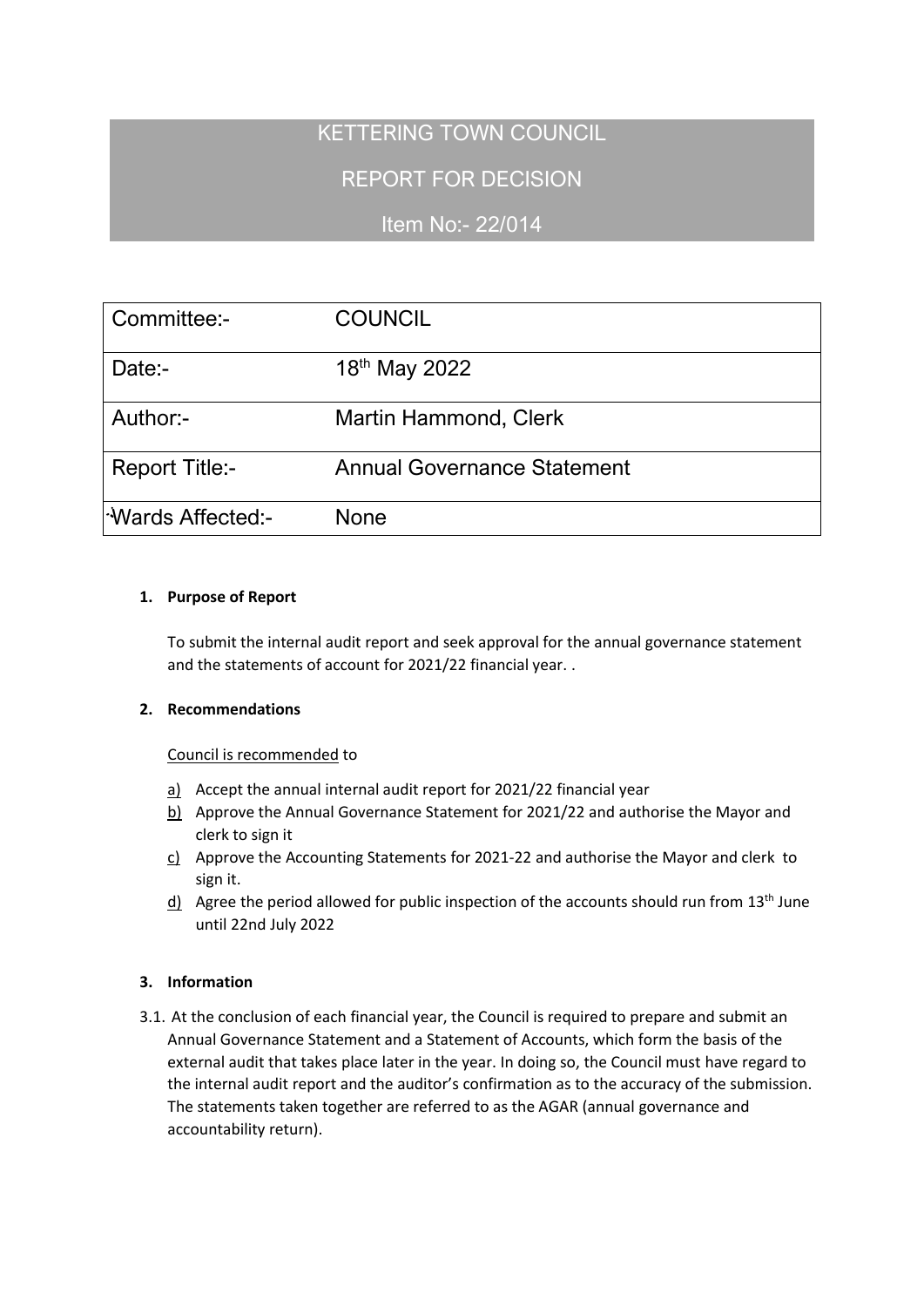- 3.2. The attached AGAR (Appendix One) comprises two sections therefore one describing the Council's processes for ensuring probity and financial controls (pages 3 and 4) and the second summarising the receipts and payments made during the financial year (page 6) Both have to be signed by the chairman of the meeting and the clerk, once they have been approved, and they must be approved in that order.
- 3.3. Once approved, the Council must publish the AGAR and other associated documents and also publish the dates during which members of the public may arrange to inspect the accounts. The documents must be submitted to the external auditors by 1<sup>st</sup> July and the period of inspection must last for a period of thirty working days including the period  $1^{st}$ -14<sup>th</sup> July. The material must be freely available on the Council's website.
- 3.4.On the advice of the internal auditor, these accounts have been prepared on *a receipts and payments basis* rather than an *income and expenditure basis* (that is, they record the actual payments and receipts made up to the end of the financial year, rather than those which might relate to the financial year but which had yet to be transacted on  $31^{st}$  March). This method of accounting is appropriate for authorities spending less than £200,000 in any one year and can continue to be used until the Council has had three consecutive years where expenditure exceeds £200,000. The Finance and Governance Committee has however been receiving monthly and year end reports which take an *income and expenditure* approach, to give assurance and support financial planning, and will continue to do so.
- 3.5.In this first year, there are of course no previous accounts to compare against, but in future, the Council will need to identify and explain changes in spending for each budget heading which varies by more than 15% from the previous year.
- 3.6. The internal auditor will present her report to the clerk on the  $13<sup>th</sup>$  May, and it will be circulated to members that day, as Appendix Two to this report.

#### **4. Consultation and Engagement**

This is a statutory process with opportunities for electors and taxpayers to examine the accounts once they have been available in July.

#### **5. Finance, Legal and Resource Implications**

- 5.1.The form, content and timetable for the AGAR is set out in the 2015 Audit and Accounting Regulations – regulation 11.
- 5.2.The Council ended the year with approximately £33,800 in its bank account, but with outstanding debits and credits still to be processed. As at the  $11<sup>th</sup>$  May, all these have been resolved, except for a sum of £516 still due from NNC for Welcome Back Fund expenditure. Including this figure, a sum of £21,705.87 has not been spent from the 21/22 financial year and will be added into balances.